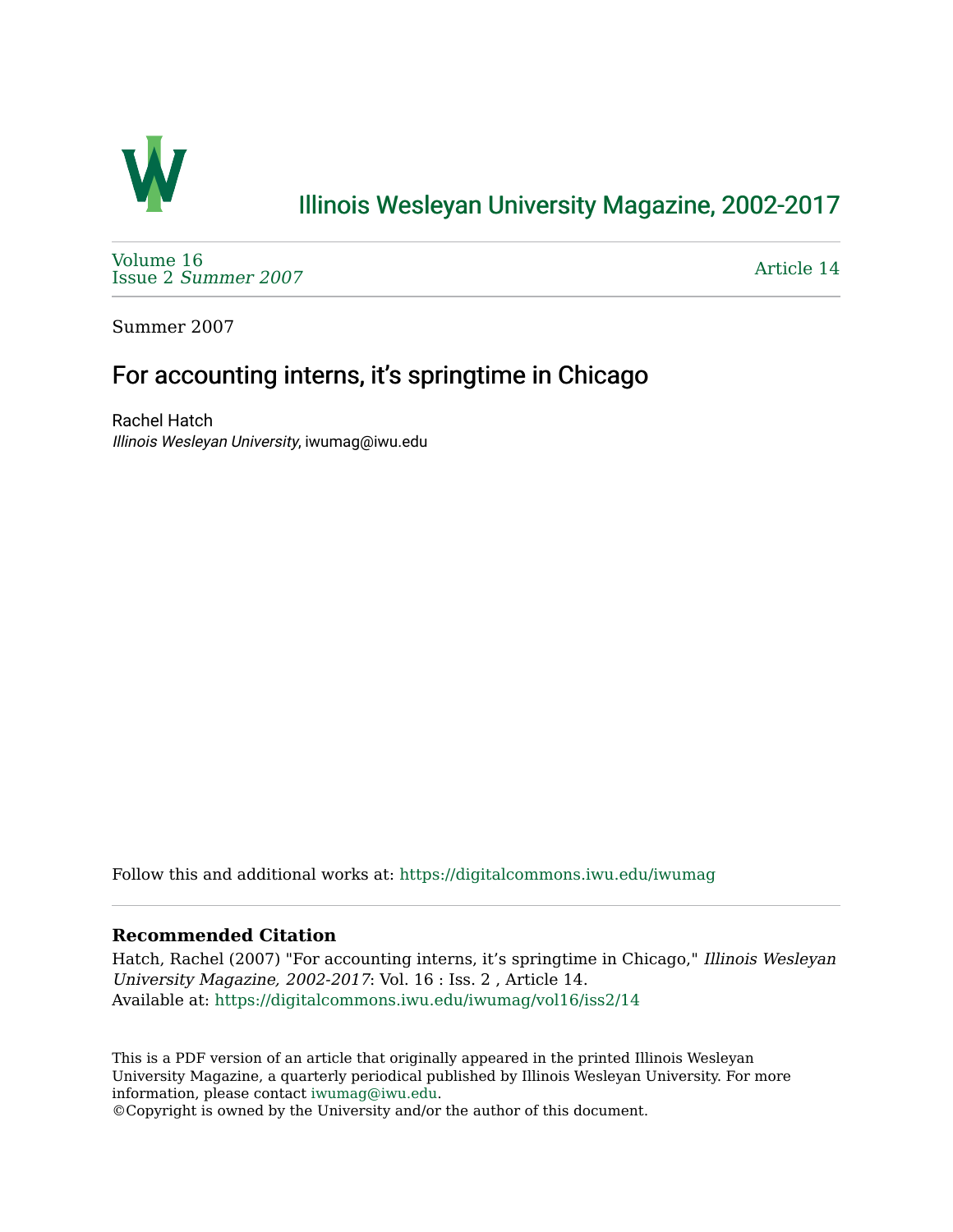# For accounting interns, it's springtime in Chicago

### **By Rachel Hatch**



**As accounting interns, juniors Cory Edwards, Lindsay Brown, and Abby Sullivan got a taste of the real world this past spring at Pricewaterhouse- Coopers in Chicago. (Photo by Marc Featherly)**

The tension mounts. This is crunch time and the team needs to pull together. It will all come down to the stats. If just one number is wrong, it could throw off the whole game. This is the big league now, and it's a lot of pressure for someone still in college.

The playing field for this game is the hustle and flow of downtown Chicago where — for 10 weeks during spring semester —Illinois Wesleyan accounting majors get a taste of the real world during the frantic audit and tax season.

"You can't really get this kind of experience at school," says Anton Samrai, who graduated this spring and was an intern last year. "It's one thing to read it out of a textbook, it's quite another to go out there and work 10 hours a day at it. You really get a feel for what it is like."

The IWU Accounting Department's spring internship program, now in its second year, is

unusual. Students not only get to spend weeks in the hurly-burly world of tax time, but they also switch from employee back to student in the same semester.

Most universities require students to take a whole semester off or do a summer internship to gain such experience. Only a few Illinois colleges offer abbreviated internships during the school year.

"We do have summer internships, which are usually the norm," says Professor of Business Administration Jerry Olson, who developed the spring program. "But working in the summer is nothing like working through the busy season for an accountant."

Students involved in the 10-week program work for elite, Chicago-based accounting firms. Students interview with those firms during the fall of their sophomore year and then attend a year of classes before starting their internships in the spring of their junior year. After two weeks of intense training with their firms, the interns travel to clients as part of a team that prepares audit and tax forms.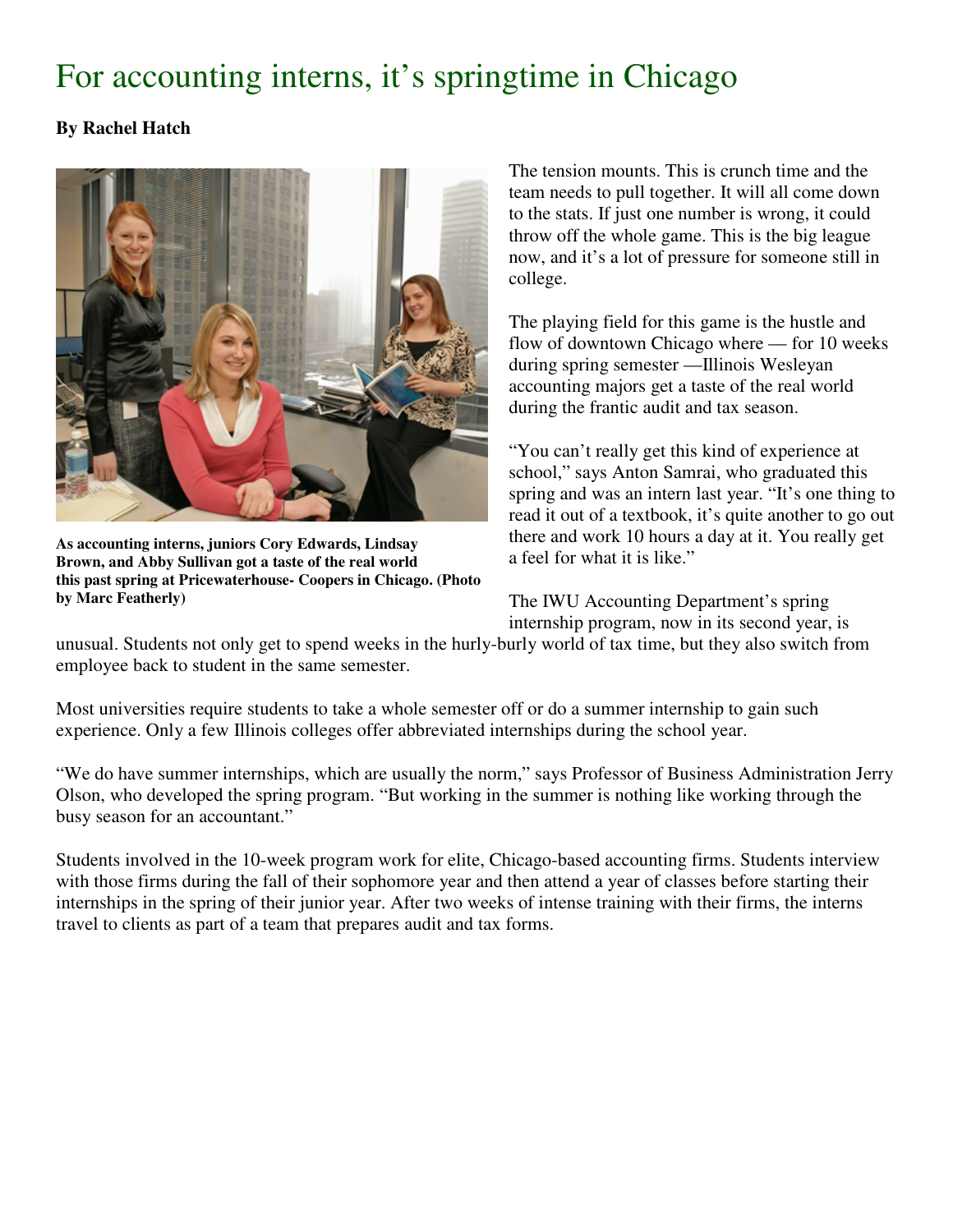As companies face year-end audits and prepare for taxes in the spring, accountants see their lives swallowed up by work. Interns are no exception — the students work 60 to 80 hours a week during busy season, depending on their firms' needs.

"It's real," says Liz Huffstutler '07, who interned at Ernst  $\&$ Young last spring. "It's a real look at the hours, the stress, and what the work is like."

Alex Warner '08 watched his classroom lessons come alive while interning at the firm of Clifton Gunderson this spring. "This was my opportunity to test the waters. I could affirm that what I've been learning for the last couple of years is what I want to do for a living."

Adjusting from a quiet college setting to hectic downtown Chicago can take awhile. "There is a transition," says Olson.



**Tom Brown, Tom Lawrence (both shown above) are among the Illinois Wesleyan alumni who have helped open doors at their firms to current accounting students.**

"[Students] have to figure out where they are going in the city. They have to buy the right clothes for an office. It's a lot to take on."

Says Warner, a suburban Chicago native, "I was used to the traffic — just not getting up at 6 a.m. every day." Coping with work proved easier. "I was able to put what I knew into practice, and I was a lot more comfortable."

Like Warner, many interns are from the Chicago area and live at their parents' home during their stay. Others must delve into the daunting world of Chicago real estate. "I come from a town of 900 people, so it was a bit of an adjustment," says Huffstutler, who paid \$825 a month for a tiny downtown apartment. "That was a bit of a surprise," she says. "But I learned to navigate the 'L' rapid-transit system, and I worked with a client on Michigan Avenue, which was nice."

According to Olson, Illinois Wesleyan accounting alumni are a large reason for the program's success. Among those who collaborated with Olson in launching the program was Rod Adams '95, the national director of diversity recruiting for PricewaterhouseCoopers in Chicago. "I thought this would be a great thing," says Adams. "The work that they are given to do is literally hands-on. It is more valuable for the firms and for the students."

Alumni who helped develop programs within their firms say they appreciate the chance to give current students an edge. "I feel pretty fortunate to have gone to Illinois Wesleyan. I received a really well-rounded education that has helped me throughout my career," says Tom Brown '79, a partner with PricewaterhouseCoopers. "If, in some small way, I can help other IWU students, then I'm glad."